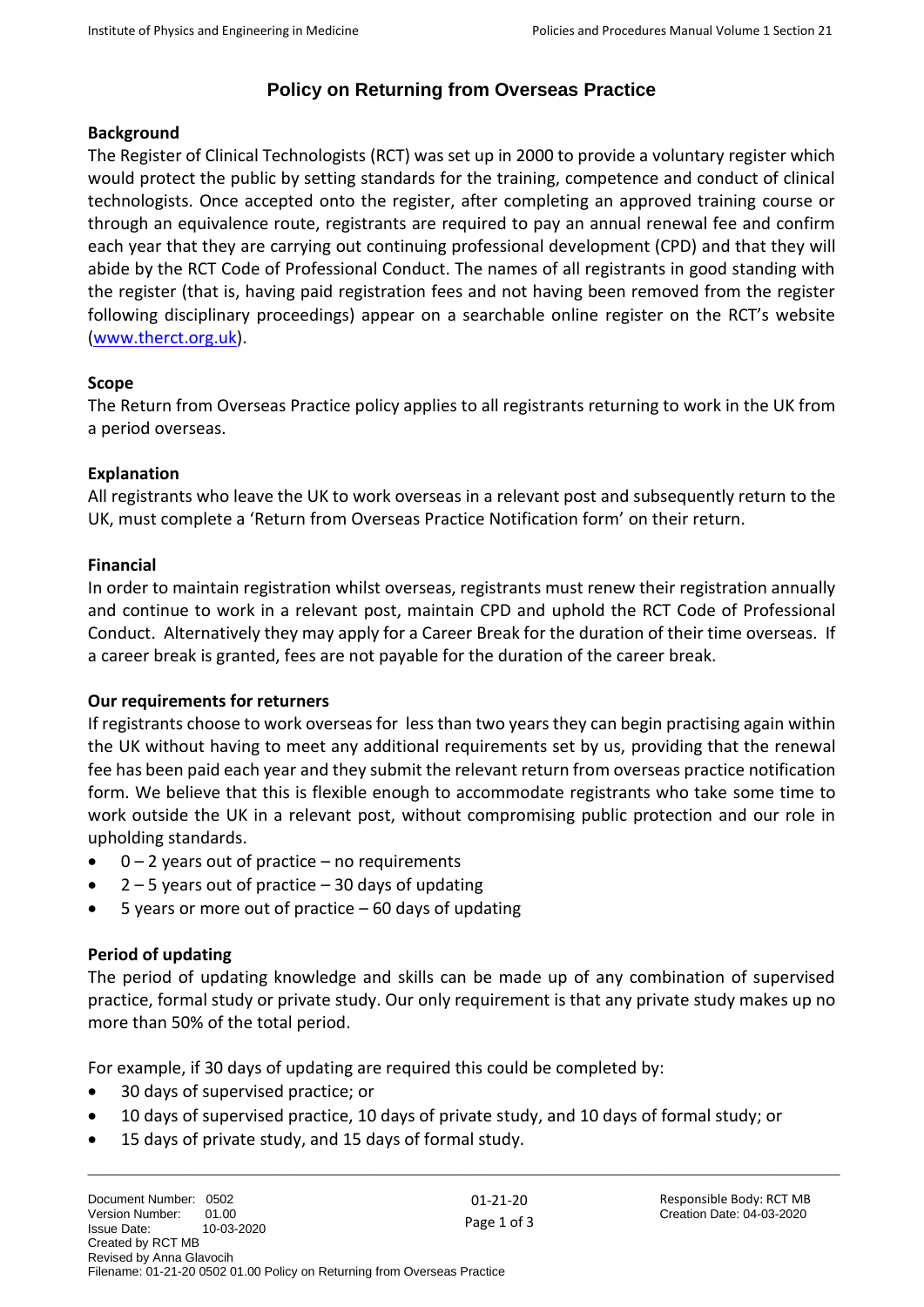## **Policy on Returning from Overseas Practice**

This is not an exhaustive list. The above are just examples to show how our requirements are flexible enough to accommodate registrants' requirements.

### **Supervised practice**

'Supervised practice' is practising under the supervision of a registered professional. A supervisor must:

- be on the Register of Clinical Technologists or the HCPC Register; and
- have been in regulated practice for at least the previous three years and not be subject to any fitness to practise proceedings or orders, i.e. they must not be cautioned or subject to 'conditions of practice'.

There are no detailed requirements regarding the level of supervision needed or the tasks to be undertaken. This is best negotiated directly between the registrant and the supervisor on the basis of individual learning needs. We do require that the supervisor should only supervise those activities which are within their own Scope of Practice. This is so that the supervisor can provide relevant input and guidance and also to ensure that both the registrants and the supervisor are practising safely and effectively. This means that the period of supervised practice could be undertaken, for example, in teaching, management or research or wherever the supervisor practises their profession.

## **Formal study**

'Formal study' is a period of structured study which is provided by a person or organisation. This can include distance learning or e-learning or any other type of course or programme that is relevant to the registrant's practice.

Types of formal study that may be chosen could include:

- 'return to practice' programmes run by educational institutions or other bodies;
- relevant 'continuing professional development' courses;
- relevant modules or elements currently included in programmes run by educational institutions; or
- programmes offered by professional bodies.

The RCT do not approve return to practice courses because we believe that the registrant is bestplaced to determine which courses are most appropriate and which types of formal study will best update their skills and knowledge so that they can re-enter practice safely.

## **Private study**

'Private study' is a period of study which the registrant structures. Private study could use resources including:

- websites:
- library books; and
- journals.

\_\_\_\_\_\_\_\_\_\_\_\_\_\_\_\_\_\_\_\_\_\_\_\_\_\_\_\_\_\_\_\_\_\_\_\_\_\_\_\_\_\_\_\_\_\_\_\_\_\_\_\_\_\_\_\_\_\_\_\_\_\_\_\_\_\_\_\_\_\_\_\_\_\_\_\_\_\_\_\_\_\_\_\_\_\_\_\_\_\_\_\_\_\_\_\_\_\_\_\_\_\_\_\_\_\_\_\_\_ Private study may be a particularly useful option if where the registrant plans to return to a field